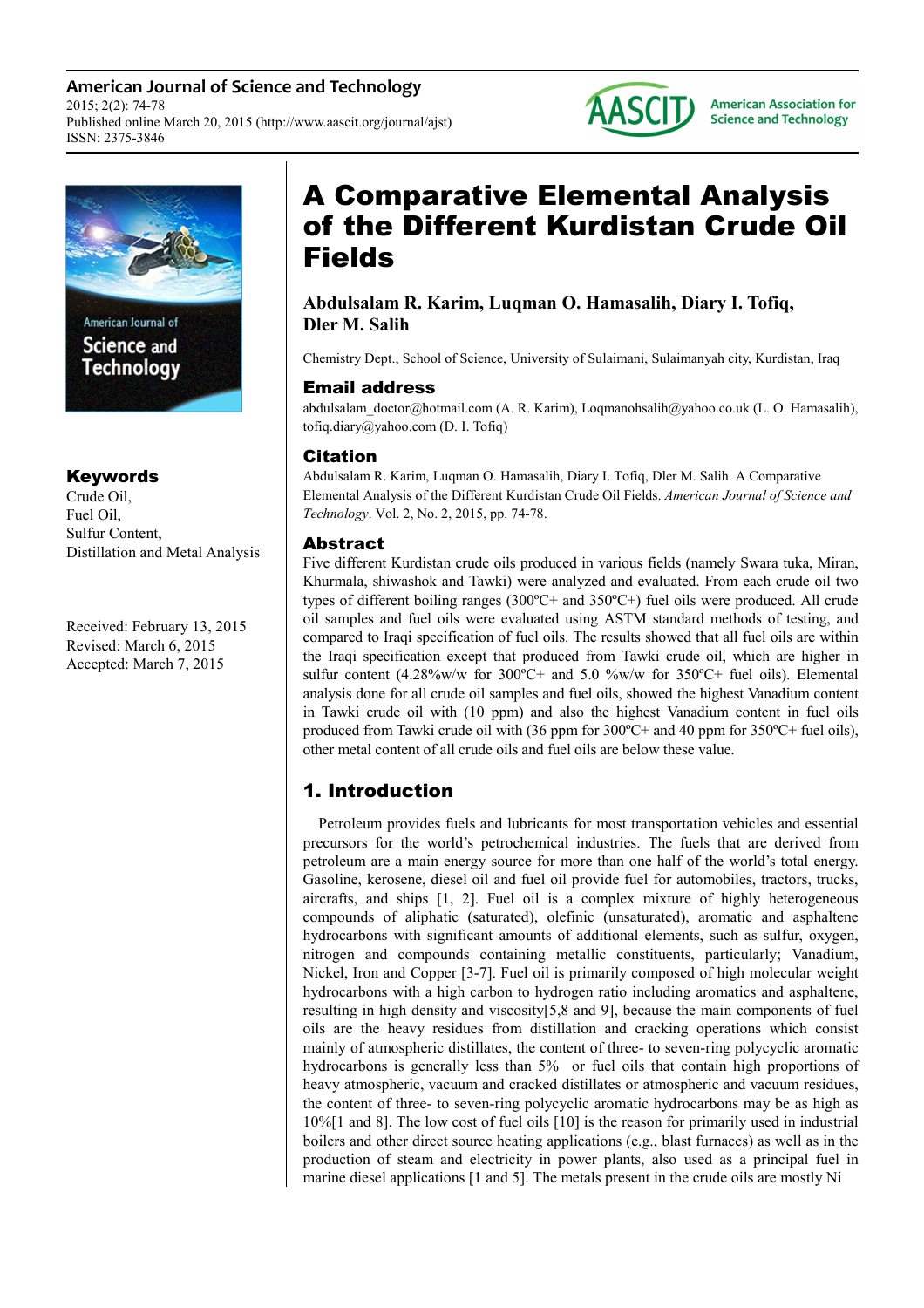(II) and V (II) porphyrins and non-porphyrins. Other metal ions reported from crude oils; include Copper, Lead, Iron, Magnesium, Sodium, Molybdenum, Zinc, Cadmium, Titanium, Manganese, Chromium, Cobalt, Antimony, Uranium, Aluminum, Tin, Barium, Gallium Silver and Arsenic. Metelloporphyrins are among the first compounds identified belonging to the biological origin [11]. Metelloporphyrins in crude oils are of fundamental interest from geochemical context for better understanding geochemical origin of petroleum source. Vanadium and Nickel Metelloporphyrins are present in large quantity in heavy crude oils. Their presence cause many problems because such metals have a deleterious effect on the hydrogenation catalysts used in upgrading process [12].

There is a need to determine the trace metals in the crude oils quantitatively because of their importance in the geochemical characterization of the source and origin. Trace metals have been used as a tool to understand the depositional environments and source rock [13]. The metal ions and their ratios have been observed as a valuable tool in oil-oil correction and oil-source rock correlation studies [14]. The trace metals are also indicated as biomarkers of the source rocks [15]. The determination of metal ions in crude oils has environmental and industrial importance. The metal ions like V, Ni, Cu and Fe, behave as a catalyst poisons during catalytic cracking process in refining of crude oil. It is therefore considered necessary to know the concentration of metals in the oils for meaningful impact assessment. Molecular absorption spectroscopy [16], atomic absorption spectroscopy [17], inductively coupled plasma optical emission spectroscopy (ICP-OES)[18], inductively coupled plasma mass spectroscopy (ICP-MS)[19], high performance liquid chromatography (HPLC)[20], gas chromatography (GC)[21], capillary electrophoreses [22], and X-ray fluorescence spectroscopy [23] methods have been repeated for determination of metals in crude oil. The aim of this study is trying to produce fuel oils from Kurdistan crude oil of different fields and make a comparison between them to show which one has a good quality when compared with Iraqi specifications, as it is a trial to determine metal contents of these crude oils and the fuel oils produced from them.

### 2. Experimental Part

#### 2.1. Material and Reagents

Crude oil samples: all provided from Kurdistan production fields Shiwashok, Khurmala, Tawki, Swara tuka and Miran

#### 2.2. Procedures

#### 2.2.1. Sample Preparation

This was done by drug ashing for complete elimination of organic matter, before analytical determination and it was based on the ignition of the organic matters in air, followed by burning in a furnace at 750±25 °C, then dissolution of the residue in an acidic medium.

#### 2.2.2. Crude Oil Distillation to Produce Fuel Oil

Two type of fuel oils of different thermal cuts were prepared by fractional distillation method, one within the range of (150- 300°C) and the other within the range of (150-350°C)

#### 2.2.3. Distillation of Crude Oil According to IP 24 (Preliminary Distillation)

A100 ml of crude oil sample was distilled in specified glass apparatus under prescribed condition of heat and rate of distillation. The volume of distillate obtained at each multiple of 25 °C was recorded, up to a maximum of 300°C, or 350°C when the distillation was stopped.

#### 2.2.4. Evaluation Tests for Fuel Oils

- 1. Flash point according to ASTM D-92 (Cleveland open cup-The test cup was filled to a specified level with the sample [non-volatile petroleum fractions]. The temperature of the sample increased rapidly at first and then at a slow constant rate as the flash point is approached. At specified interval a small test flam was passed across the cup. The lowest temperature at which application of the test flame caused the vapor above the surface of the liquid to ignite was taken as the flash point. )
- 2. Pour point according to ASTM D-97 (After a preliminary heating, the sample –fuel oil- was cooled at a specified rate and examined at interval of 3°C for flow characteristics, The lowest temperature at which movement was observed recorded as the pour point.)
- 3. Specific gravity and API gravity according to ASTM D-1298 (Hydrometer test-The sample [crude oil or fuel oil] was brought to the prescribed temperature an transferred to a cylinder at approximately the same temperature. The appropriate hydrometer was lowered into the sample and allowed to settle. After temperature equilibrium has been reached, the hydrometer scale was read and the temperature of the sample was noted. If necessary the cylinder and its contents were placed in a constant temperature-bath to avoid excessive temperature variation during the test.)

#### 2.2.5. Determination of Total Sulfur Content by XRF-Technique

A 5g sample of crude oil or petroleum products were introduced into the sample cell of XRF instrument which was calibrated before sample measuring by standards from  $(0.0 -$ 1.0% and  $1.0 - 6.0$  %) sulfur . The sample was put in a sample holder of the instrument and the total sulfur content in the sample was measured and recorded.

# 3. Result and Discussion

#### 3.1. Evaluation of Crude Oils

Evaluation of crude petroleum according to IP-methods (Appendix D) requires preliminary distillation to determine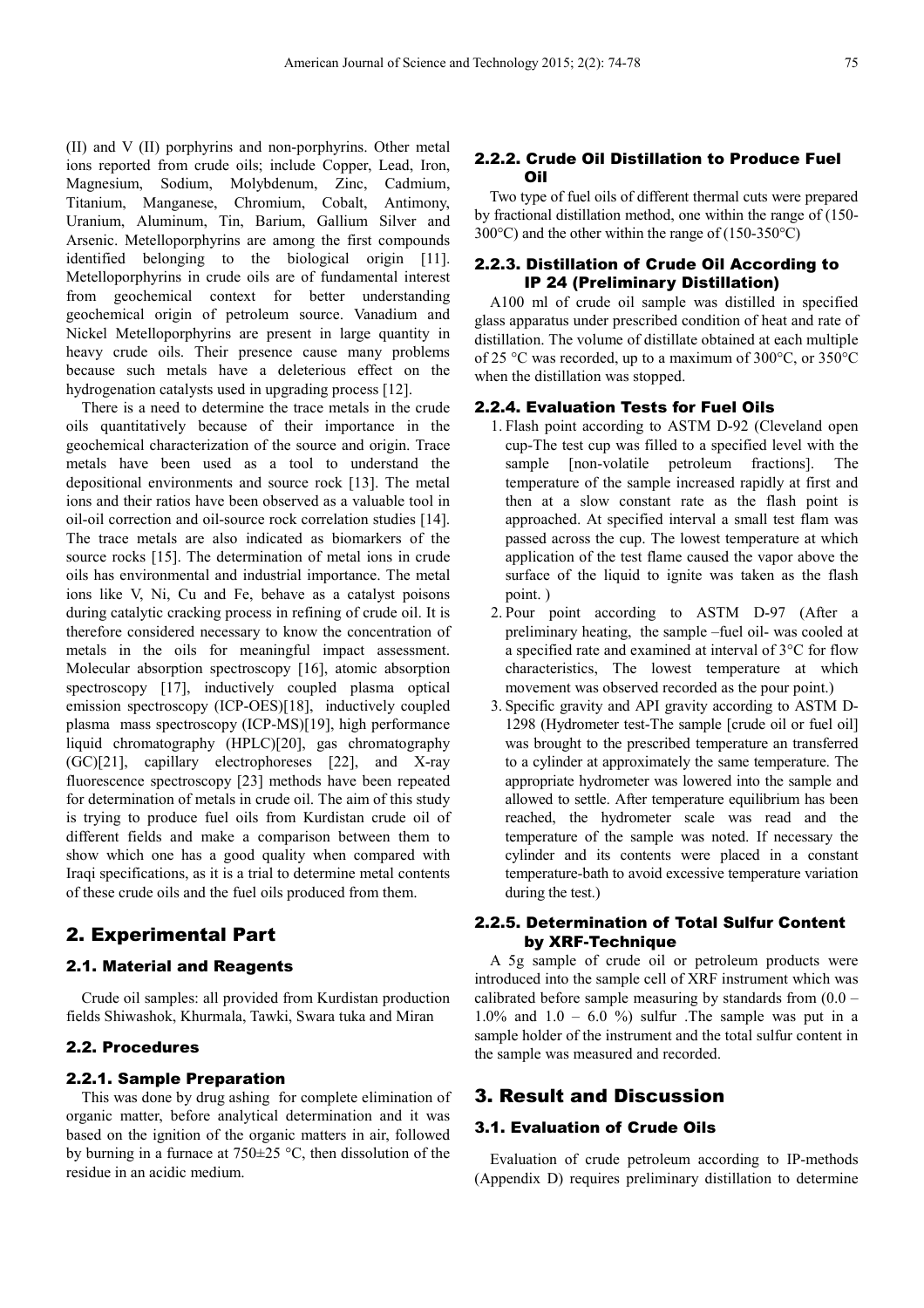the distillation characteristics of small quantities of crude petroleum by IP-24 method, in which the volume of distilled fractions obtained at each multiple of 25 ºC were recorded, up to maximum of 300ºC (or 350ºC ), at which the distillation was stopped. The results of all crude oils according to the IP-24 are shown in table (1).

Another type of information necessary for the refiner are operating and design data such as fractionating or trueboiling distillation to produce various fractions like naphtha (I.B.P.-170ºC), kerosene (171-240ºC), gas oil (241-300 or 350 °C) and fuel oil  $(+300 \text{ or } +350 \text{°C})$ . Table (2) show such information from all five crude oil samples, in which it is clear that the maximum production of lightest fraction (naphtha) is from shiwashok (37%) and the maximum production of heaviest fraction (fuel oil) is from khormala field (41%). Table (3) shows important information for the refiner, (API or specific gravity) for each fraction distilled, this is necessary for construction of curves of temperature and gravity verses percent distilled.

| <b>Tests</b>      | Swara tuka | miran   | Khurmala | shiwashok | Tawki   |
|-------------------|------------|---------|----------|-----------|---------|
| <b>ASTM Dist.</b> | $V/V\%$    | $V/V\%$ | $V/V\%$  | $V/V\%$   | $V/V\%$ |
| I.B.P.            | 46         | 178     | 70       | 35        | 60      |
| 25                |            |         |          |           | -       |
| 50                | Few dps.   |         |          |           |         |
| 75                |            |         | 0.3      | 8.1       |         |
| 100               |            |         |          | 16        | 4.5     |
| 125               | 11         |         |          | 23        | 9       |
| 150               | 16         |         | 11       | 33        | 14      |
| 175               | 23         |         | 16       | 42        | 19      |
| 200               | 28         | 0.5     | 21       | 50        | 24      |
| 225               | 35         | 0.8     | 26       | 56        | 30      |
| 250               | 41         | 1.2     | 33       | 62        | 36      |
| 275               | 49         | 10      | 39       | 67        | 43      |
| 300               | 56         | 20      | 47       | 74        | 50      |

*Table 1. Distillation of crude oils according to IP 24* 

*Table 2. ASTM distillation for production the amount of light products* 

| <b>Tests</b> | Swara tuka | miran     | Khurmala | shiwashok | Tawki   |
|--------------|------------|-----------|----------|-----------|---------|
| Dist.        | $V/V\%$    | $V/V\%$   | $V/V\%$  | $V/V\%$   | $V/V\%$ |
| $I.B.P.-170$ | 22         | Few drops | 16       |           | 18      |
| 171-240      |            |           |          | 20        | 16      |
| 241-350      | 23         | 39        | 41       | 24        | 31      |
| I.B.P-150.   | 16         | Few drops | 1 I      | 33        | 14      |
| 151-300      | 40         | 20        | 36       | 41        | 36      |

*Table 3. The specific gravity for all light products produced from crude oils* 

| <b>Tests</b>                | Swara tuka | miran          | <b>Khurmala</b> | shiwashok | Tawki  |
|-----------------------------|------------|----------------|-----------------|-----------|--------|
| Specific gravity $@15.6$ °C |            |                |                 |           |        |
| $I, B. P. -170$             | 0.7210     | $\sim$         | 0.7035          | 0.7026    | 0.7034 |
| 171-240                     | 0.7791     | $\sim$         | 0.7798          | 0.7701    | 0.7964 |
| 241-350                     | 0.8317     | 0.8900         | 0.8505          | 0.8251    | 0.8575 |
| $I.B.P.-150$                | 0.7101     | $\blacksquare$ | 0.7024          | 0.7013    | 0.7016 |
| 151-300                     | 0.8031     | 0.8780         | 0.7981          | 0.7785    | 0.8053 |

#### 3.2. Evaluation of Fuel Oils Produced According to the ASTM Standards

Fuel oils are complex mixture of hydrocarbon; they cannot be rigidly-classified or defined precisely by chemical formation or definite physical properties. Classification of fuel oils is based on their application than on their chemical or physical properties, however, two brand classifications are generally recognized (1) distillate fuel oil (2) residual fuel oil. The conventional description of fuel oil is generally associated with the black, viscose residual material remaining as the result of refinery distillation of crude oil.

Detailed analysis of residual fuel oil is more complex than the analysis of lower-molecular weight liquid products, because several tests that are usually applied to the lower molecular weight colorless products are not applied to residual fuel oil (e.g. aniline point and cloud point) because of suffering from visibility effects of the color of the fuel oil.

Fuel oil, therefore, in its various categories has an extensive range of applications, and the choice of a standard procedure to be used for assessing or controlling product quality depend on both the type of fuel and its ultimate use, but more precise specifications of quality requirements such as: density (specific gravity), flash point, pour point, metal content, calorific value, water content and sulfur content may be required for any given application. Table (4) shows these properties and specification in comparison to Iraqi requirements for marketing specification for fuel oil.

Density or specific gravity is used whenever conversion must be made between mass and volume measurements, and it is used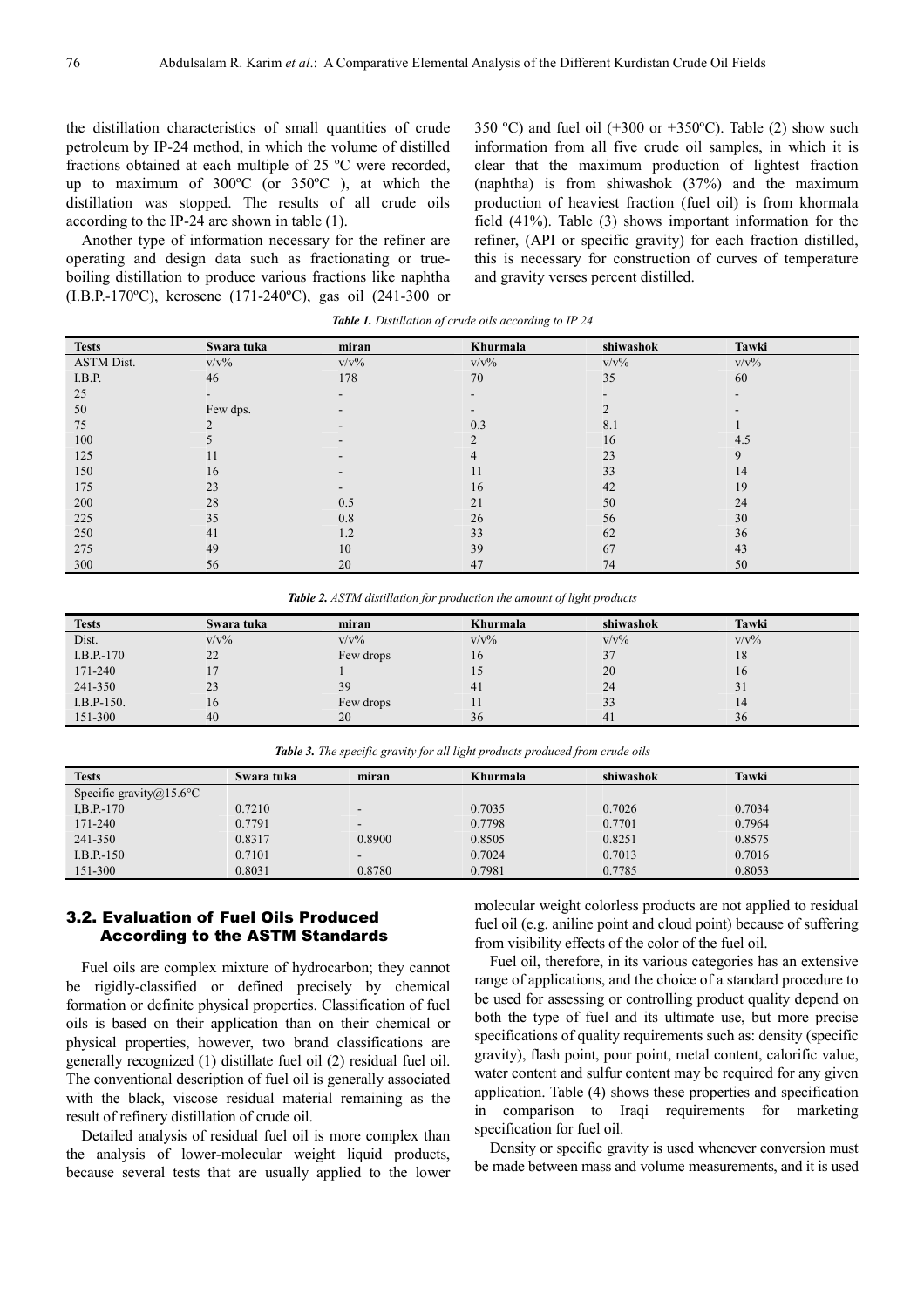also in combination with other test results to predict oil quality. Flash point, as for all petroleum products, considerations of safety in storage and transportation and contamination by more volatile products are required. The pour point is indication of the lowest temperature at which the oil can be transferred from one place to another. The calorific value of residual fuel oil is lower than that of lower-boiling fuel oil, because of the lower atomic hydrogen to carbon ratio and the incidence of greater amounts of less combustible material, such as water and sediment, and higher levels of sulfur.

*Table 4. The properties of fuel oils produced* 

| Boiling range above 300 °C          |            |        |          |           |        | Iraqi specification |                       |
|-------------------------------------|------------|--------|----------|-----------|--------|---------------------|-----------------------|
| <b>Tests</b>                        | Swara tuka | miran  | Khurmala | shiwashok | Tawki  | <b>Fuel oil</b>     | <b>Blend fuel oil</b> |
| Specific gravity $(a)$ 15.6 °C      | 0.8933     | 0.9711 | 0.9555   | 0.8839    | 0.9619 | (0.950)             | (0.980)               |
| API. gravity                        | 26.9       | 14.2   | 16.59    | 28.58     | 15.6   | 17.44               | 12.88                 |
| Flash point $(C.O.C)$               | 161        | 180    | 158      | 154       | 158    | $60 \, (min.)$      | 65 (min.)             |
| Pour point <sup>o</sup> C           | $+6$       | $+9$   | $+6$     | $+3$      | $+9$   | $+21$ (max.)        | $+27$ (max.)          |
| Water content $v/v$ %               | 0.0        | 0.0    | 0.0      | 0.0       | 0.0    | $0.5$ (max.)        | $0.5$ (max.)          |
| Sulfur content $w/w\%$              | 1.1        | 2.06   | 2.8      | 1.05      | 4.28   | $4.0$ (max.)        | $4.5$ (max.)          |
| Boiling range above $350^{\circ}$ C |            |        |          |           |        | Iraqi specification |                       |
| <b>Tests</b>                        | Swara tuka | miran  | Khurmala | shiwashok | Tawki  | Fuel oil            | Blend fuel oil        |
| Specific gravity $a$ 15.6 °C        | 0.9123     | 0.9821 | 0.9733   | 0.9104    | 0.9821 | (0.950)             | (0.980)               |
| API. gravity                        | 23.6       | 12.57  | 13.88    | 23.92     | 12.57  | 17.44               | 12.88                 |
| Flash point $(C.O.C)$               | 192        | 204    | 194      | 192       | 190    | $60 \, (min.)$      | $65 \, (min.)$        |
| Pour point °C                       | $+9$       | $+18$  | $+12$    | $+6$      | $+15$  | $+21$ (max.)        | $+27$ (max.)          |
| Water content $v/v$ %               | 0.0        | 0.0    | 0.0      | 0.0       | 0.0    | $0.5$ (max.)        | $0.5$ (max.)          |
| Sulfur content $w/w\%$              | 1.3        | 2.49   | 3.0      | 1.3       | 5.0    | $4.0$ (max.)        | $4.5$ (max.)          |

#### 3.3. Metal Analysis in Crudes and Fuel Oil Produced

During the last year, gas turbines have been modified so they may be fueled by all types of liquid fuels, from distillates to residual and crude oil. Ash forming contaminants often present in various fuels lead to corrosion and deposit problems. Ash-forming materials may be in a fuel as oil soluble organo-metallic compounds, as water soluble salts or as solid foreign contamination. Their presence and concentration vary with the geographical source of a crude oil. They are concentrated in the residual fractions during the refining process. Table (5) shows the metallic

analysis namely (Co, Cu, Fe, Ni, Pb, V) of five crude oil samples and fuel oil produced from them.

Results show highest (V) content in Tawki crude (10 ppm) and Tawki fuel oils (36ppm and 40 ppm) and lowest values in swara tuka crude (0.22ppm) and swara tuka fuel oils (1.2 ppm and 1.7 ppm). In heavy fuel oil the vanadium concentration is used to calculate the amount of magnesium treatment compound to be added to the fuel. Pre-conditioning of the fuel before it reaches the gas turbine or diesel engine has become a prerequisite for installations that use heavy petroleum fuels, so on-site fuel analysis to determine the extent of contamination is an integral part of a fuel quality management program.

| <b>Metallic analysis for Crude oils</b> |                                                      |       |          |                |       |  |  |
|-----------------------------------------|------------------------------------------------------|-------|----------|----------------|-------|--|--|
| <b>Metals</b>                           | Swara tuka                                           | miran | Khurmala | shiwashok      | Tawki |  |  |
| Co                                      | Nil                                                  | Nil   | Nil      | Nil            | Nil   |  |  |
| Cu                                      | Nil                                                  | Nil   | 0.05     | Nil            | Nil   |  |  |
| Fe                                      | 0.4                                                  | 0.98  | 1.2      | 0.3            | 9     |  |  |
| Ni                                      | Nil                                                  | 2.1   | 1.6      | 0.38           | 5     |  |  |
| Pb                                      | 0.01                                                 | 0.12  | 0.05     | 0.08           | 0.04  |  |  |
| V                                       | 0.22                                                 | 4.8   | 6.2      | 2.8            | 10    |  |  |
|                                         | Metallic analysis for Fuel oils produced above 300°C |       |          |                |       |  |  |
| Metals                                  | Swara tuka                                           | miran | Khurmala | shiwashok      | Tawki |  |  |
| Co                                      | Nil                                                  | Nil   | Nil      | Nil            | Nil   |  |  |
| Cu                                      | Nil                                                  | Nil   | 0.11     | Nil            | Nil   |  |  |
| Fe                                      | 3.1                                                  | 2.5   | 2.8      | 1.8            | 32    |  |  |
| Ni                                      | <b>Nil</b>                                           | 6     | 4.6      | $\overline{2}$ | 19    |  |  |
| Pb                                      | 0.029                                                | 0.41  | 0.13     | 1.5            | 0.13  |  |  |
| V                                       | 1.2                                                  | 15    | 20       | 5.6            | 36    |  |  |
|                                         | Metallic analysis for Fuel oils produced above 350°C |       |          |                |       |  |  |
| Metals                                  | Swara tuka                                           | miran | Khurmala | shiwashok      | Tawki |  |  |
| Co                                      | Nil                                                  | Nil   | Nil      | Nil            | Nil   |  |  |
| Cu                                      | Nil                                                  | Nil   | 0.14     | Nil            | Nil   |  |  |
| Fe                                      | 3.86                                                 | 3     | 3        | $\overline{2}$ | 34    |  |  |
| Ni                                      | Nil                                                  |       | 5.1      | 2.3            | 22    |  |  |
| Pb                                      | 0.036                                                | 0.5   | 0.16     | 1.7            | 0.14  |  |  |
| V                                       | 1.7                                                  | 18    | 22       | 6              | 40    |  |  |

*Table 5. The metallic analysis of Crude oils and fuel oils*